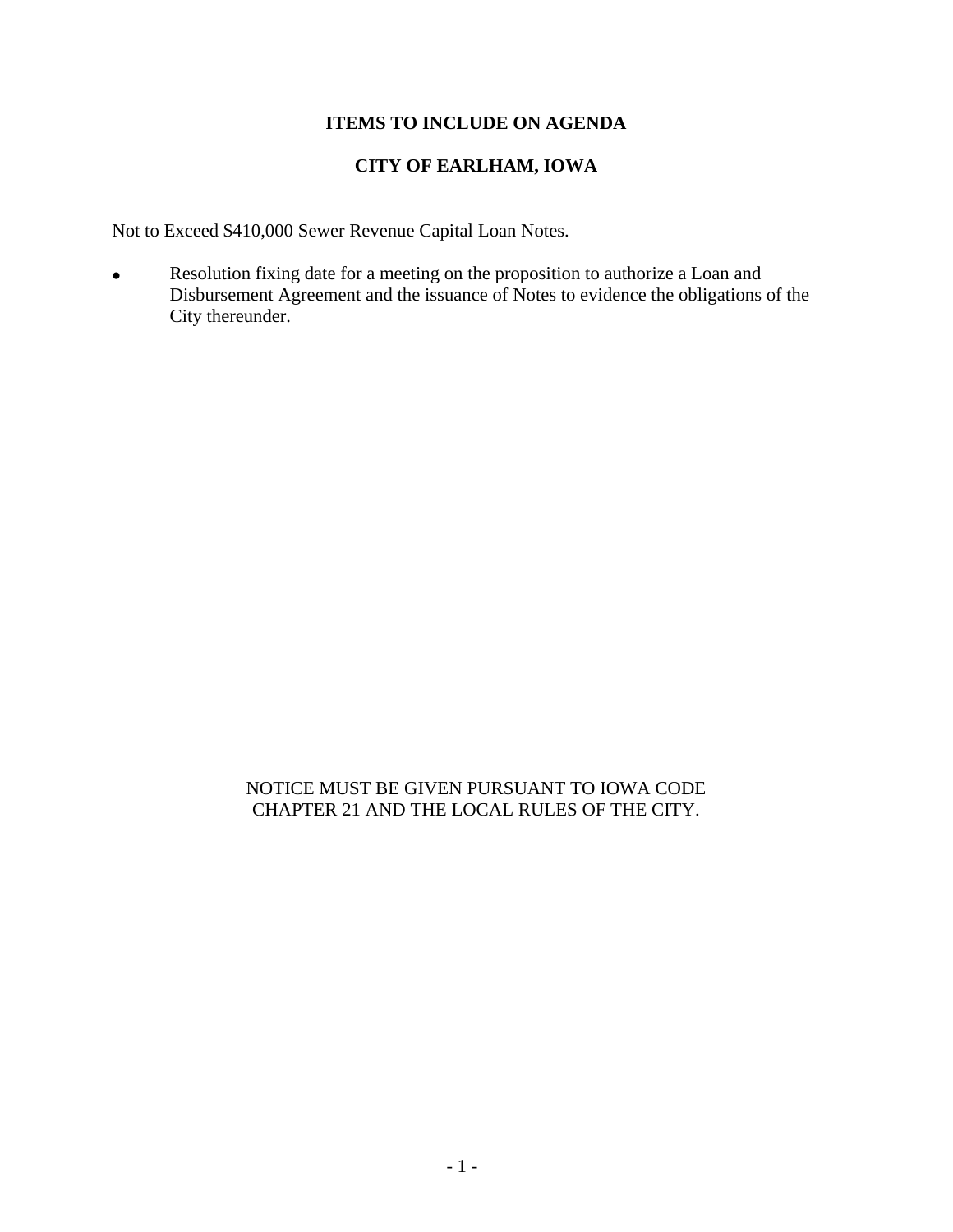The City Council of the City of Earlham, State of Iowa, met in \_\_\_\_\_\_\_\_\_\_\_\_\_\_\_\_\_\_ session, in the Council Chambers, City Hall, 140 Chestnut Avenue, Earlham, Iowa, 50072, at \_\_\_\_\_\_\_\_\_\_ o'clock \_\_\_\_\_.M., on the above date. There were present Mayor \_\_\_\_\_\_\_\_\_\_\_\_\_\_\_, in the chair, and the following named Council Members:

\_\_\_\_\_\_\_\_\_\_\_\_\_\_\_\_\_\_\_\_\_\_\_\_\_\_\_\_\_\_\_\_\_\_\_\_\_\_\_\_\_\_\_\_\_\_\_\_\_\_

Absent: \_\_\_\_\_\_\_\_\_\_\_\_\_\_\_\_\_\_\_\_\_\_\_\_\_\_\_\_\_\_\_\_\_\_\_\_\_\_\_\_\_\_\_

\* \* \* \* \* \* \*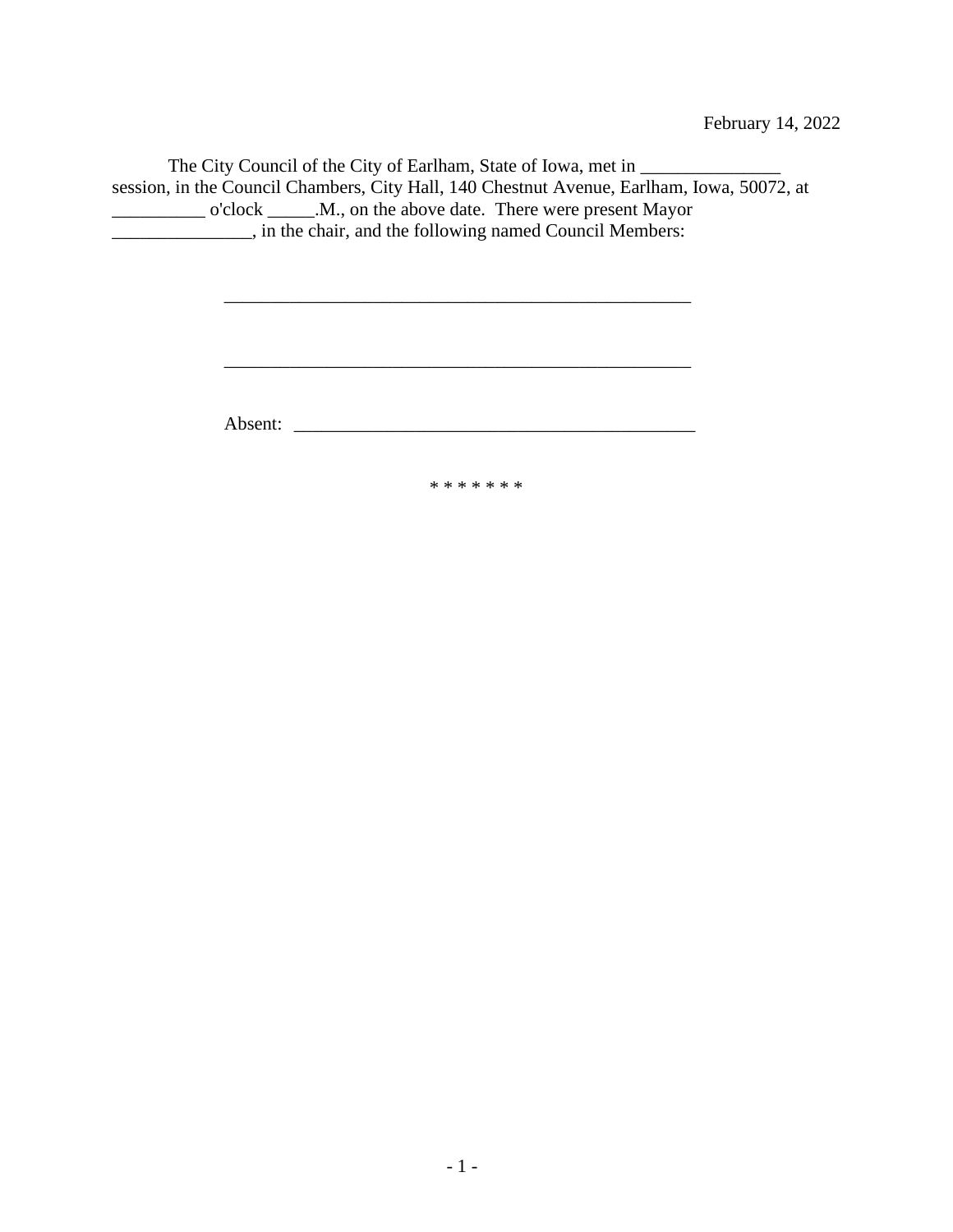Council Member \_\_\_\_\_\_\_\_\_\_\_\_\_\_\_\_\_\_\_\_\_\_\_\_\_\_\_\_\_\_\_\_\_\_\_ introduced the following Resolution entitled "RESOLUTION FIXING DATE FOR A MEETING ON THE AUTHORIZATION OF A LOAN AND DISBURSEMENT AGREEMENT AND THE ISSUANCE OF NOT TO EXCEED \$410,000 SEWER REVENUE CAPITAL LOAN NOTES OF THE CITY OF EARLHAM, IOWA, AND PROVIDING FOR PUBLICATION OF NOTICE THEREOF", and moved that the same be adopted. Council Member \_\_\_\_\_\_\_\_\_\_\_\_\_\_\_\_\_\_\_\_\_\_ seconded the motion to adopt. The roll was called and the vote was,

AYES: \_\_\_\_\_\_\_\_\_\_\_\_\_\_\_\_\_\_\_\_\_\_\_\_\_\_\_\_\_\_\_\_\_\_\_\_\_\_\_\_\_\_\_

\_\_\_\_\_\_\_\_\_\_\_\_\_\_\_\_\_\_\_\_\_\_\_\_\_\_\_\_\_\_\_\_\_\_\_\_\_\_\_\_\_\_\_

NAYS:

Whereupon, the Mayor declared the Resolution duly adopted as follows:

RESOLUTION FIXING DATE FOR A MEETING ON THE AUTHORIZATION OF A LOAN AND DISBURSEMENT AGREEMENT AND THE ISSUANCE OF NOT TO EXCEED \$410,000 SEWER REVENUE CAPITAL LOAN NOTES OF THE CITY OF EARLHAM, IOWA, AND PROVIDING FOR PUBLICATION OF NOTICE THEREOF

WHEREAS, it is deemed necessary and advisable that the City of Earlham, Iowa should provide for the authorization of a Loan and Disbursement Agreement and the issuance of Sewer Revenue Capital Loan Notes, in the amount of not to exceed \$410,000, as authorized by Sections 384.24A and 384.83, Code of Iowa, as amended, for the purpose of providing funds to pay costs as hereinafter described; and

WHEREAS, it is proposed that the City fund its costs on an interim basis under Section 76.13 of the Code of Iowa, anticipating in part, the future receipt of the proceeds of the issuance of said Sewer Revenue Capital Loan Notes; and

WHEREAS, the City has applied for a loan through the Iowa Water Pollution Control Works Financing Program pursuant to which the Iowa Finance Authority has agreed to purchase the City's Notes and has requested that such Notes be issued as a single Note in a denomination equal to the total amount of the issue as authorized by Chapter 384, Code of Iowa; and

WHEREAS, the Loan and Disbursement Agreement and Note shall be payable solely and only out of the Net Revenues of the Municipal Sewer System and shall be a first lien on the future Net Revenues of the Sewer Utility; and shall not be general obligations of the City or payable in any manner by taxation and the City shall be in no manner liable by reason of the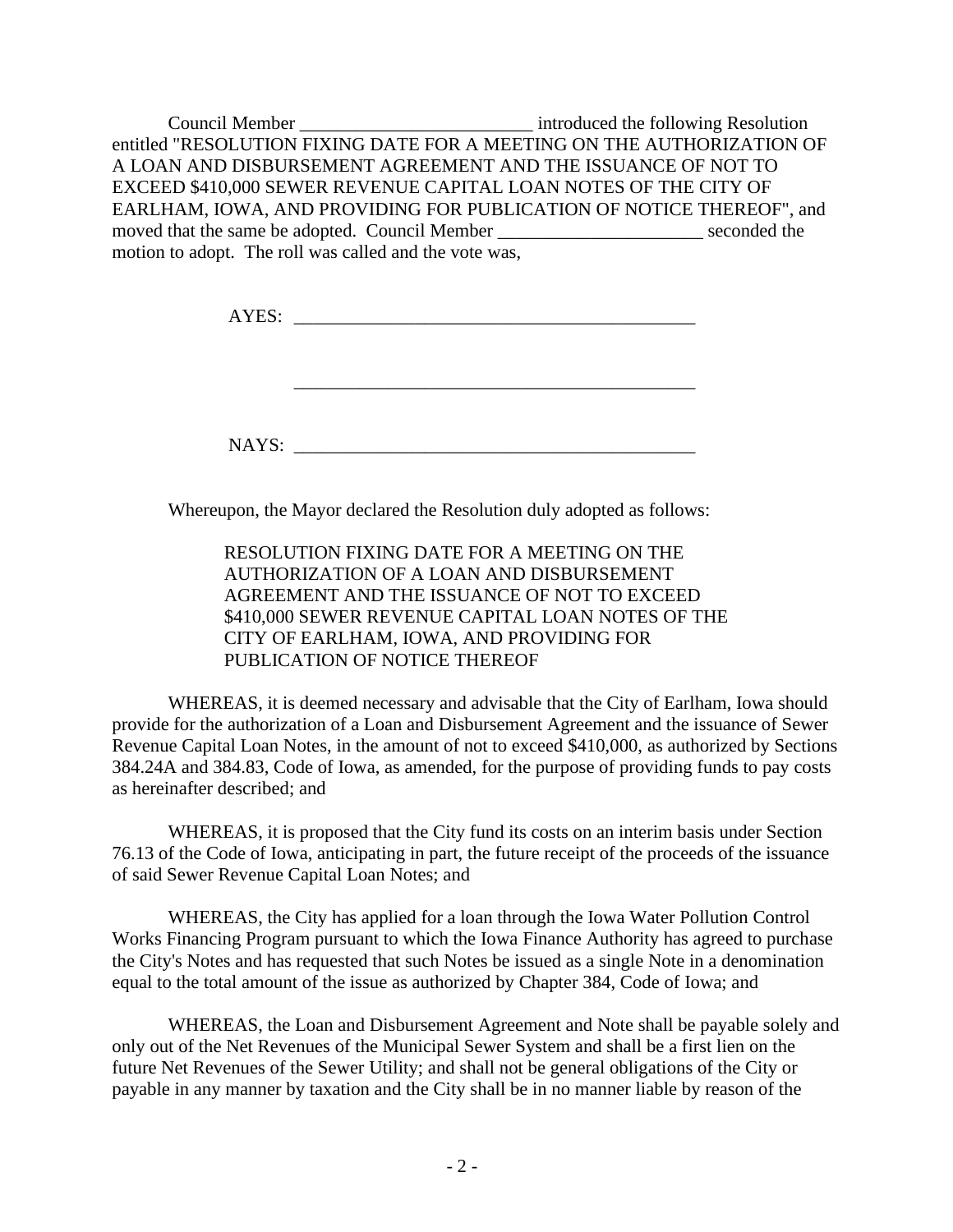failure of the Net Revenues to be sufficient for the payment of the Loan and Disbursement Agreement and Note; and

WHEREAS, before a Loan and Disbursement Agreement may be authorized and Sewer Revenue Capital Loan Notes issued to evidence the obligation of the City thereunder, it is necessary to comply with the provisions of the City Code of Iowa, as amended, and to publish a notice of the proposal and of the time and place of the meeting at which the Council proposes to take action for the authorization of the Loan and Disbursement Agreement and Notes and to receive oral and/or written objections from any resident or property owner of the City to such action.

## NOW, THEREFORE, BE IT RESOLVED BY THE CITY COUNCIL OF THE CITY OF EARLHAM, IOWA:

Section 1. That this Council meet in the Council Chambers, City Hall, 140 Chestnut Avenue, Earlham, Iowa, City of Earlham, Iowa, 50072, at  $\qquad \qquad$  o'clock M., on the 14th day of March, 2022, for the purpose of taking action on the matter of the authorization of a Loan and Disbursement Agreement and the issuance of not to exceed \$410,000 Sewer Revenue Capital Loan Notes to evidence the obligations of the City thereunder, the proceeds of which will be used to provide funds to pay the costs of acquisition, construction, reconstruction, extending, remodeling, improving, repairing and equipping all or part of the Municipal Sewer System, including those costs associated with the construction of a wastewater lagoon.

Section 2. That the Clerk is hereby directed to cause at least one publication to be made of a notice of said meeting, in a legal newspaper, printed wholly in the English language, published at least once weekly, and having general circulation in said City, said publication to be not less than four clear days nor more than twenty days before the date of said public meeting on the issuance of the Notes.

Section 3. The notice of the proposed action shall be in substantially the following form: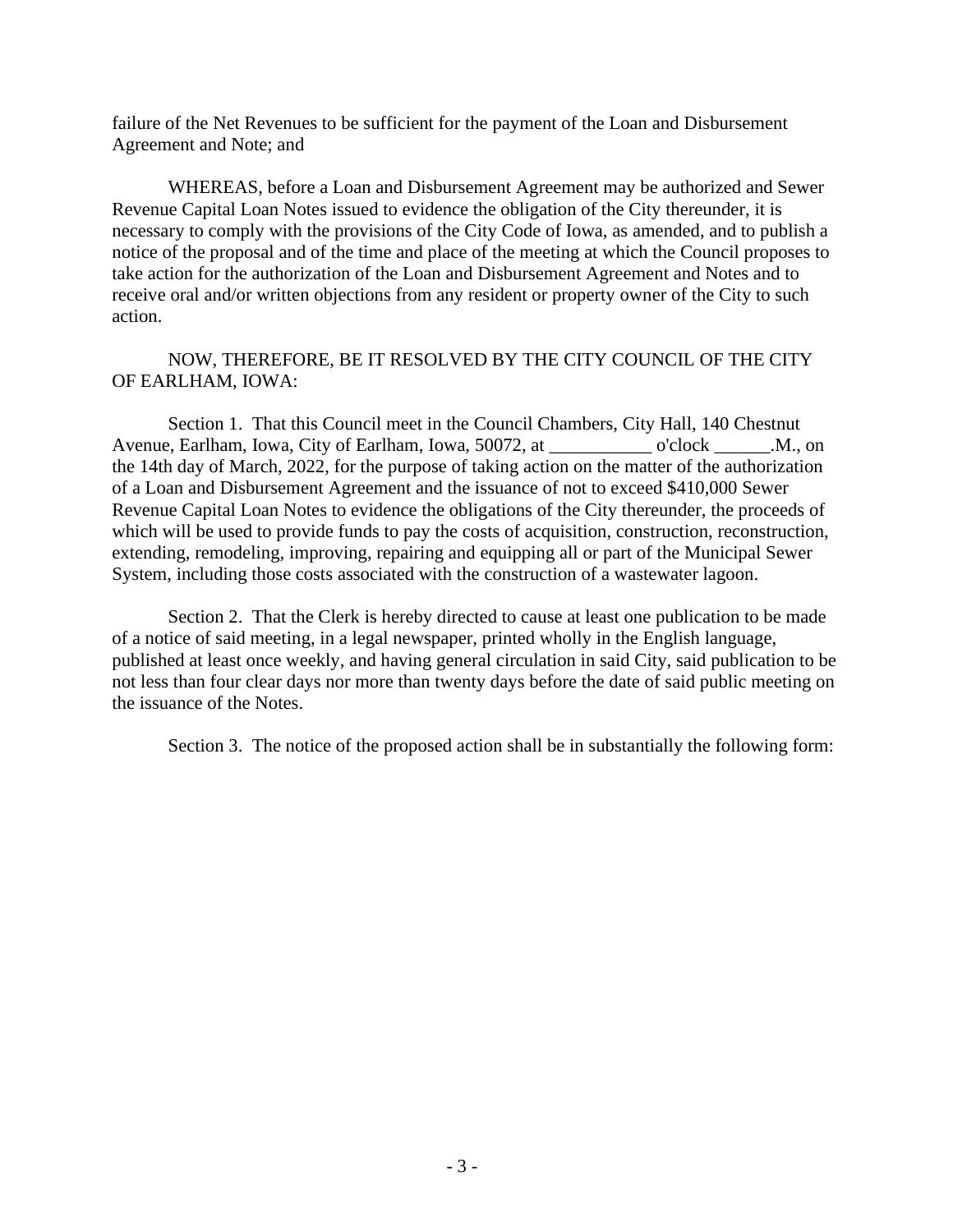(To be published between February 22 and March 9, 2022)

NOTICE OF MEETING OF THE CITY COUNCIL OF THE CITY OF EARLHAM, IOWA ON THE MATTER OF THE PROPOSED AUTHORIZATION OF A LOAN AND DISBURSEMENT AGREEMENT AND THE ISSUANCE OF NOT TO EXCEED \$410,000 SEWER REVENUE CAPITAL LOAN NOTES, AND THE PUBLIC HEARING ON THE AUTHORIZATION AND ISSUANCE THEREOF

PUBLIC NOTICE is hereby given that the Council of the City of Earlham, Iowa, will hold a public hearing on the  $14<sup>th</sup>$  day of March, 2022, at \_\_\_\_\_\_\_\_\_\_\_\_\_\_\_\_\_\_ o'clock \_\_\_\_\_\_\_.M., in the Council Chambers, City Hall, 140 Chestnut Avenue, Earlham, Iowa, City of Earlham, Iowa, 50072, at which meeting the Council proposes to take additional action for the authorization of a Loan and Disbursement Agreement by and between the City and the Iowa Finance Authority, and the issuance to the Iowa Finance Authority of not to exceed \$410,000 Sewer Revenue Capital Loan Notes to evidence the obligations of the City under said Loan and Disbursement Agreement, in order to provide funds to pay the costs of acquisition, construction, reconstruction, extending, remodeling, improving, repairing and equipping all or part of the Municipal Sewer System, including those costs associated with the construction of a wastewater lagoon. The Notes will not constitute general obligations or be payable in any manner by taxation, but will be payable from and secured by the Net Revenues of the Municipal Sewer System.

The proceeds of the Sewer Revenue Capital Loan Notes may be applied to pay project costs directly or as interim financing which the City will issue in anticipation of the future receipt of funds or Note proceeds applicable to the foregoing project and purpose.

At the above meeting the Council shall receive oral or written objections from any resident or property owner of the City, to the above action. After all objections have been received and considered, the Council will at this meeting or at any adjournment thereof, take additional action for the authorization of said Loan and Disbursement Agreement and the issuance of Notes or will abandon the proposal to issue the Notes.

This Notice is given by order of the Council of City of Earlham, Iowa, as provided by Sections 384.24A and 384.83 of the City Code of Iowa, as amended.

Dated this day of \_\_\_\_\_\_\_\_\_\_\_\_\_\_, 2022.

City Clerk, City of Earlham, State of Iowa

(End of Notice)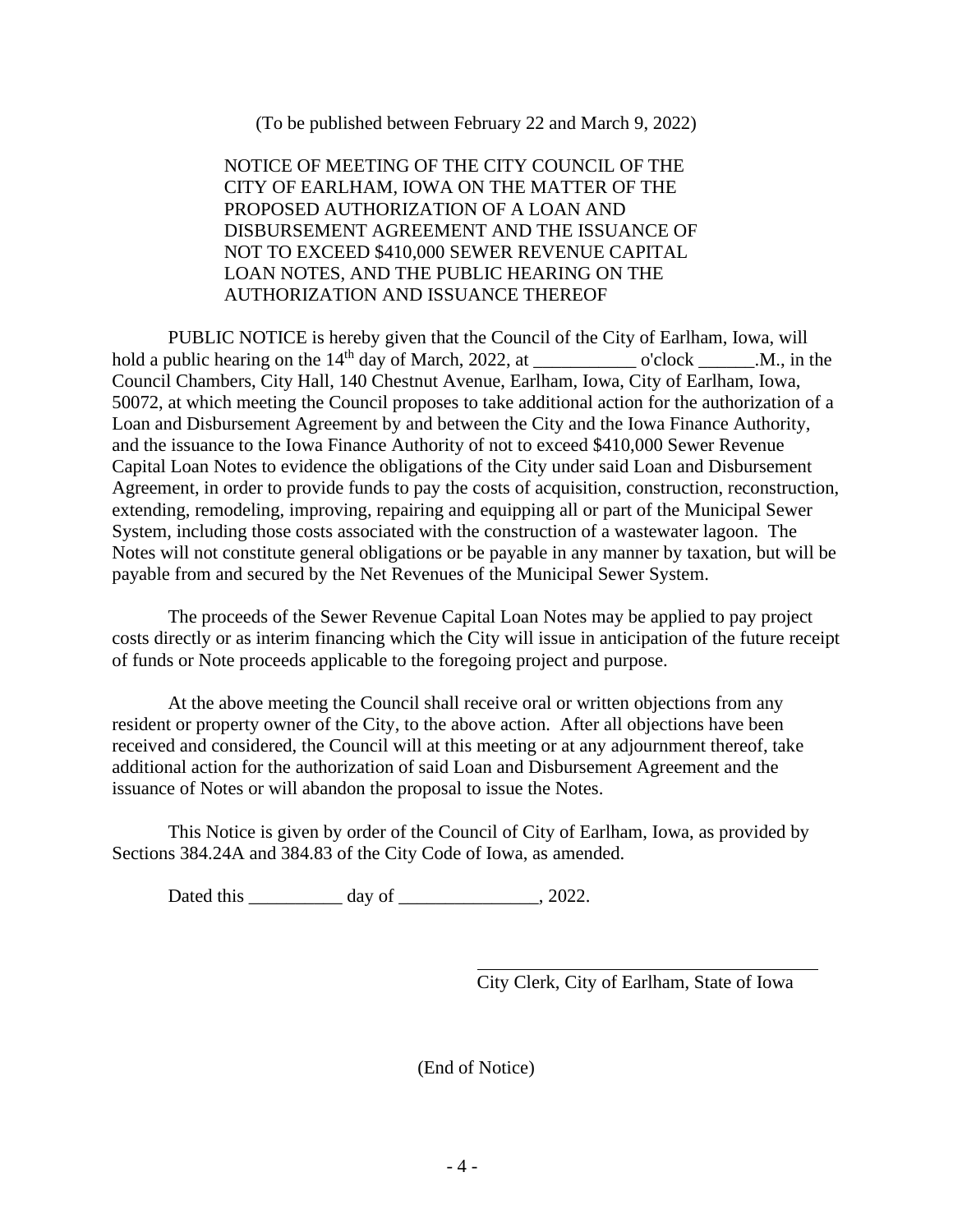PASSED AND APPROVED this 14<sup>th</sup> day of February, 2022.

Mayor

ATTEST:

City Clerk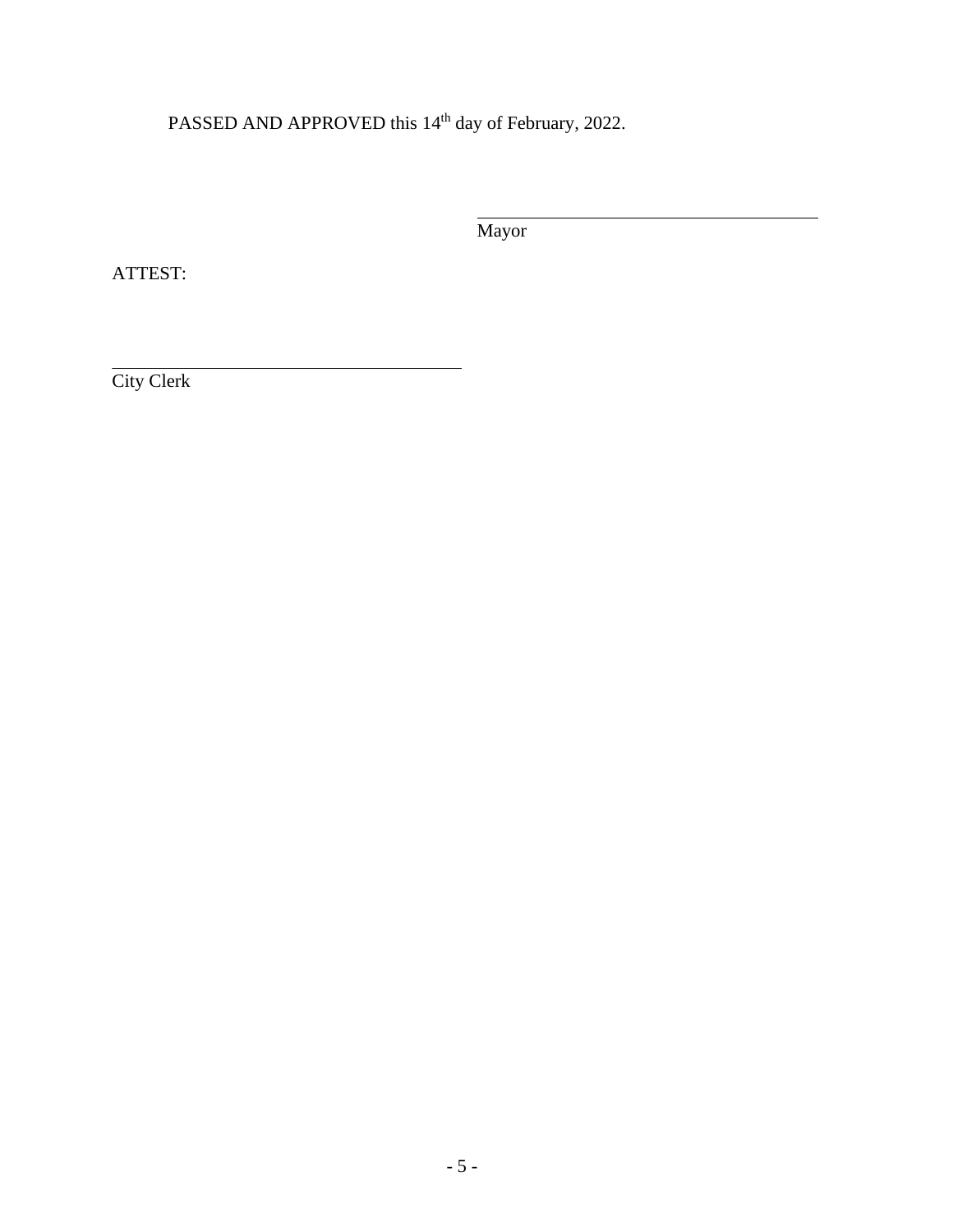#### **CERTIFICATE**

| STATE OF IOWA            |        |
|--------------------------|--------|
|                          | $\sum$ |
| <b>COUNTY OF MADISON</b> |        |

I, the undersigned City Clerk of the City of Earlham, State of Iowa, do hereby certify that attached is a true and complete copy of the portion of the records of the City showing proceedings of the Council, and the same is a true and complete copy of the action taken by the Council with respect to the matter at the meeting held on the date indicated in the attachment, which proceedings remain in full force and effect, and have not been amended or rescinded in any way; that meeting and all action thereat was duly and publicly held in accordance with a notice of meeting and tentative agenda, a copy of which was timely served on each member of the Council and posted on a bulletin board or other prominent place easily accessible to the public and clearly designated for that purpose at the principal office of the Council pursuant to the local rules of the Council and the provisions of Chapter 21, Code of Iowa, upon reasonable advance notice to the public and media at least twenty-four hours prior to the commencement of the meeting as required by law and with members of the public present in attendance; I further certify that the individuals named therein were on the date thereof duly and lawfully possessed of their respective City offices as indicated therein, that no Council vacancy existed except as may be stated in the proceedings, and that no controversy or litigation is pending, prayed or threatened involving the incorporation, organization, existence or boundaries of the City or the right of the individuals named therein as officers to their respective positions.

WITNESS my hand and the seal of the Council hereto affixed this \_\_\_\_\_\_\_\_\_\_ day of \_\_\_\_\_\_\_\_\_\_\_\_\_\_\_, 2022.

City Clerk, City of Earlham, State of Iowa

(SEAL)